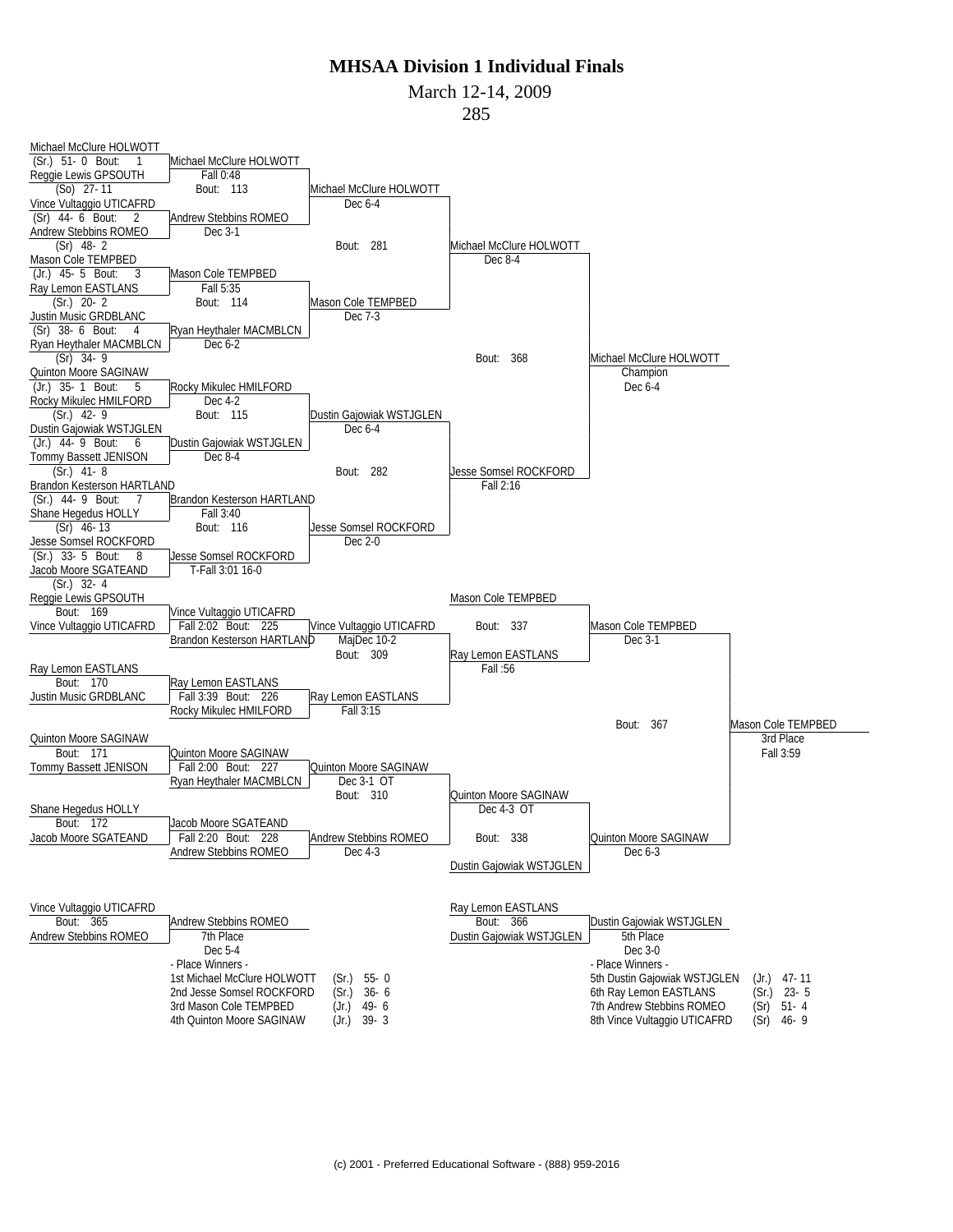March 12-14, 2009

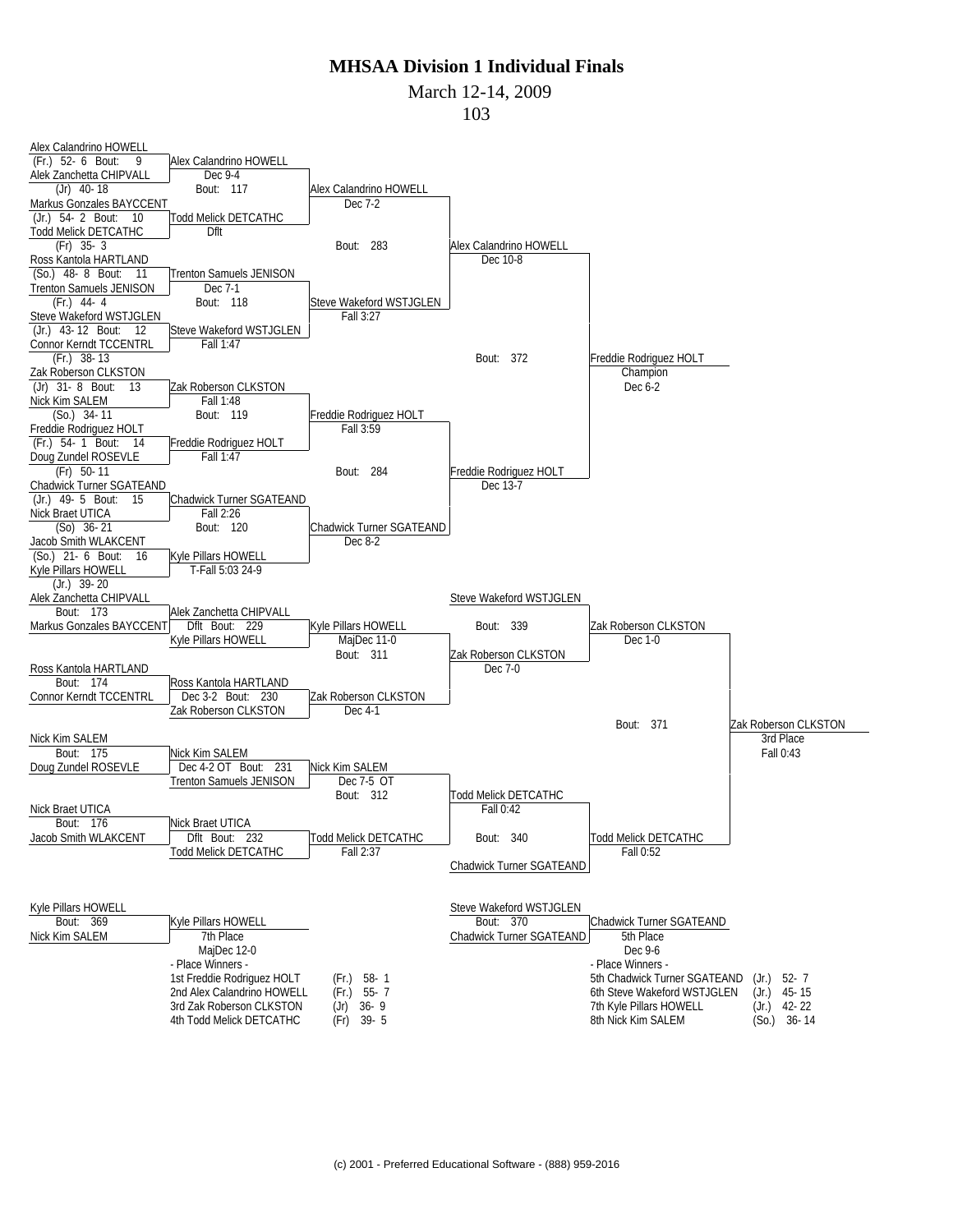March 12-14, 2009

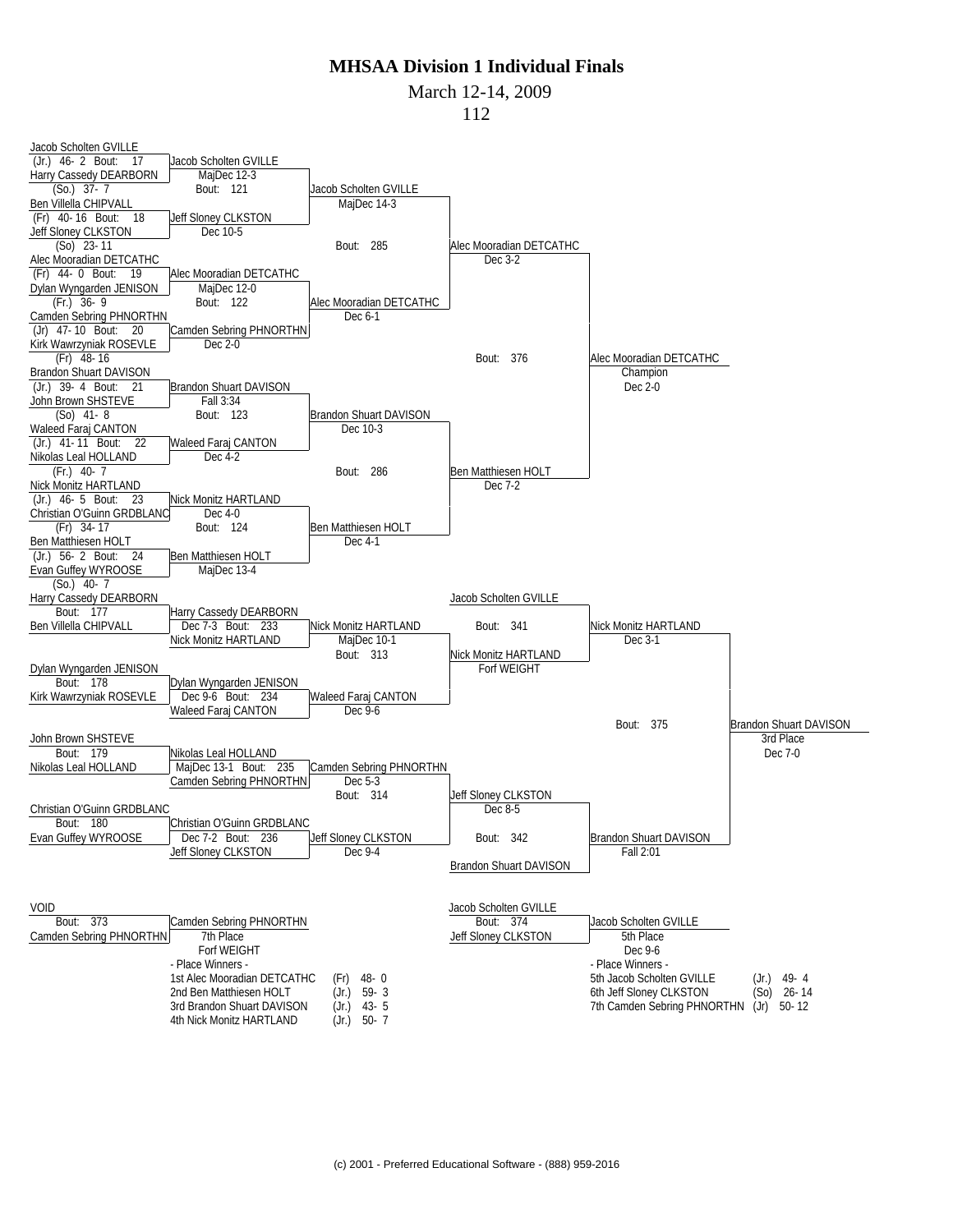#### March 12-14, 2009

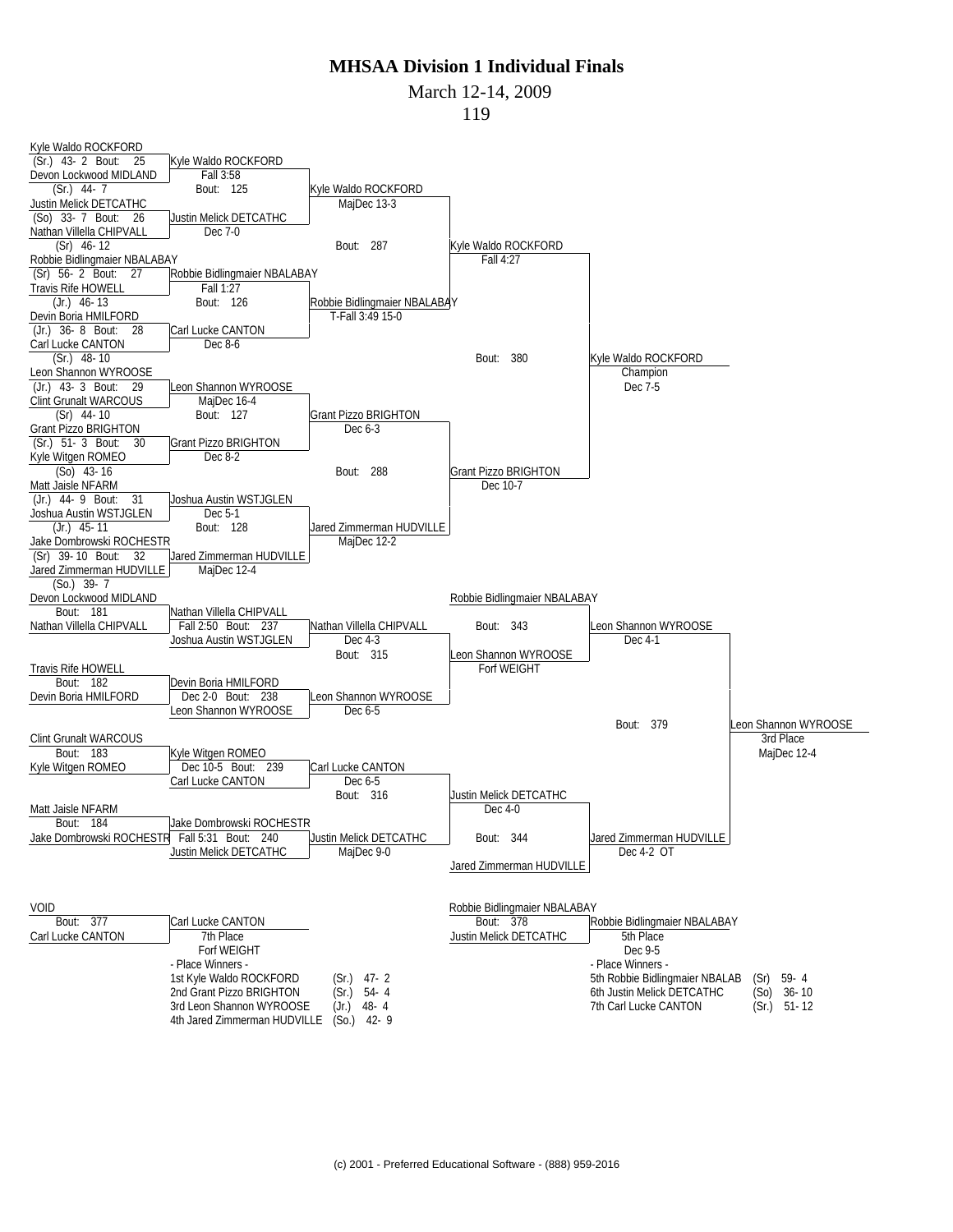March 12-14, 2009

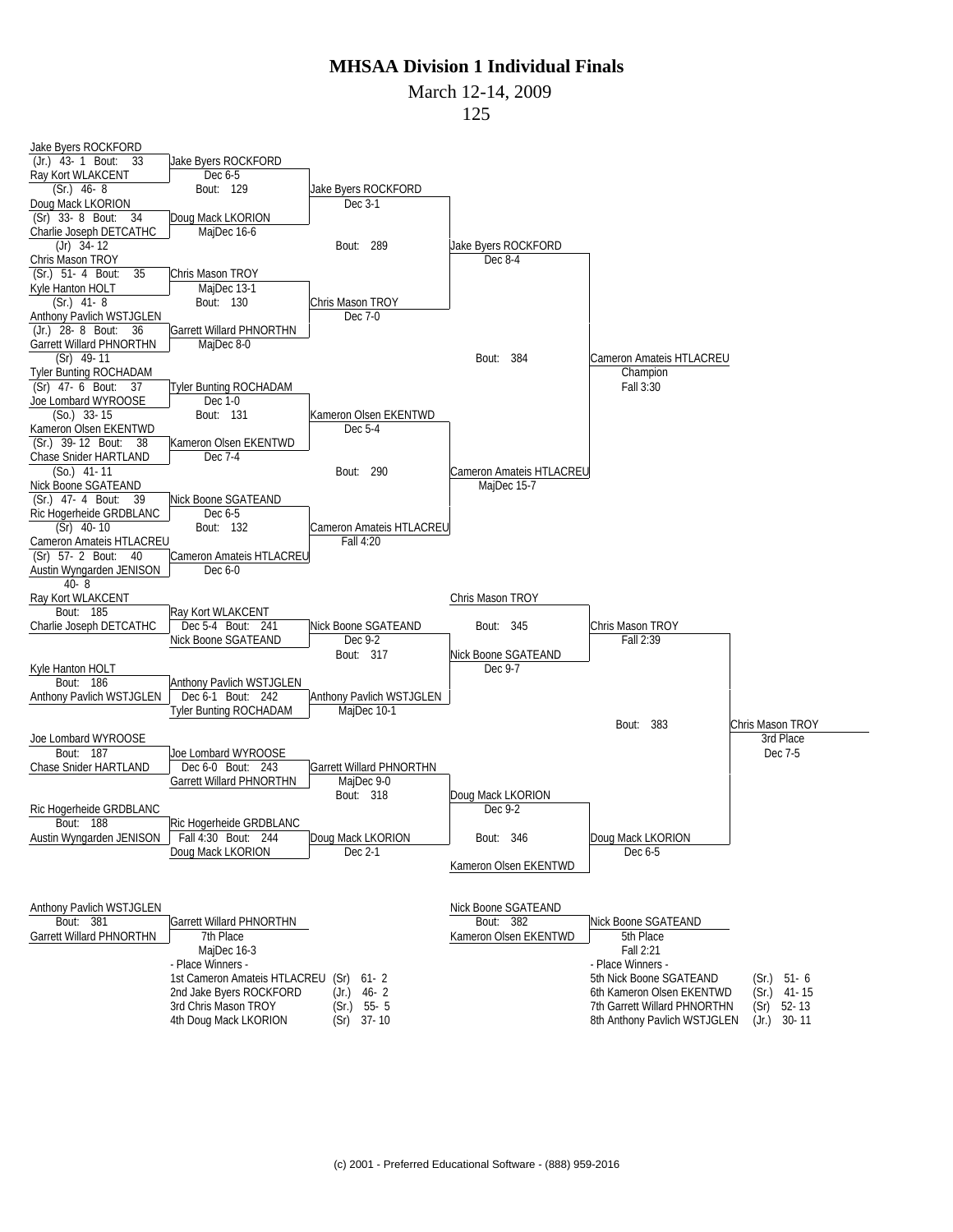March 12-14, 2009

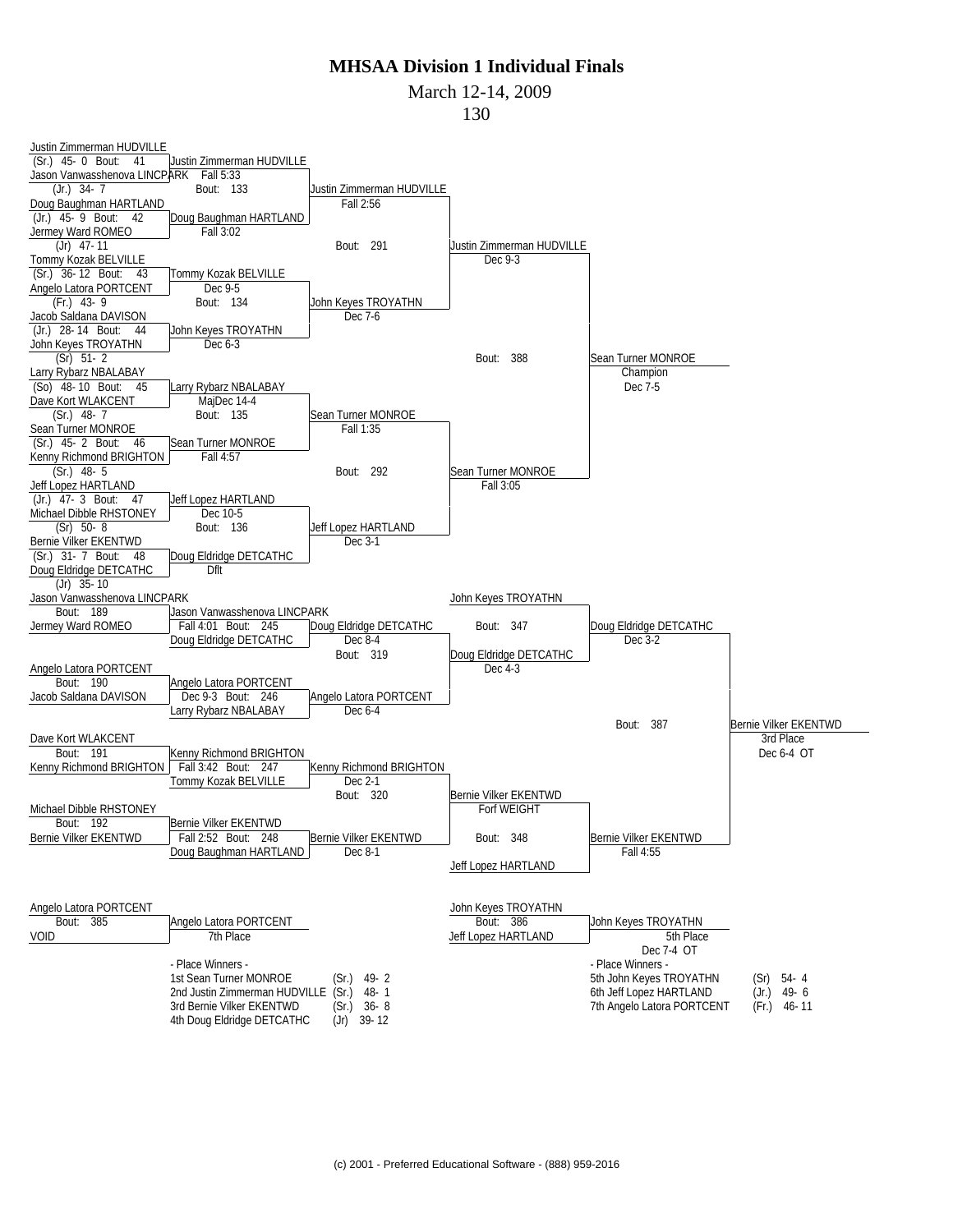March 12-14, 2009

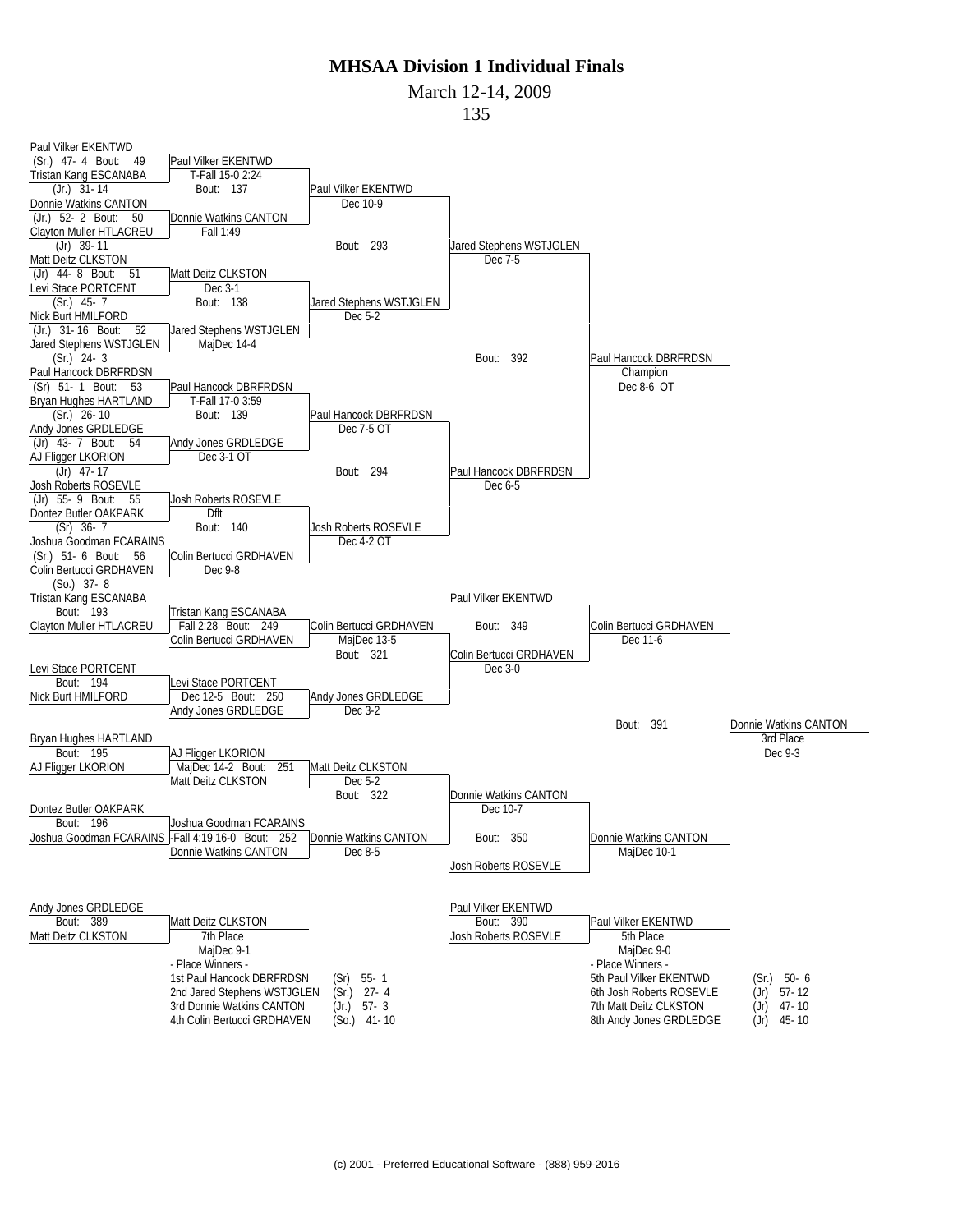March 12-14, 2009

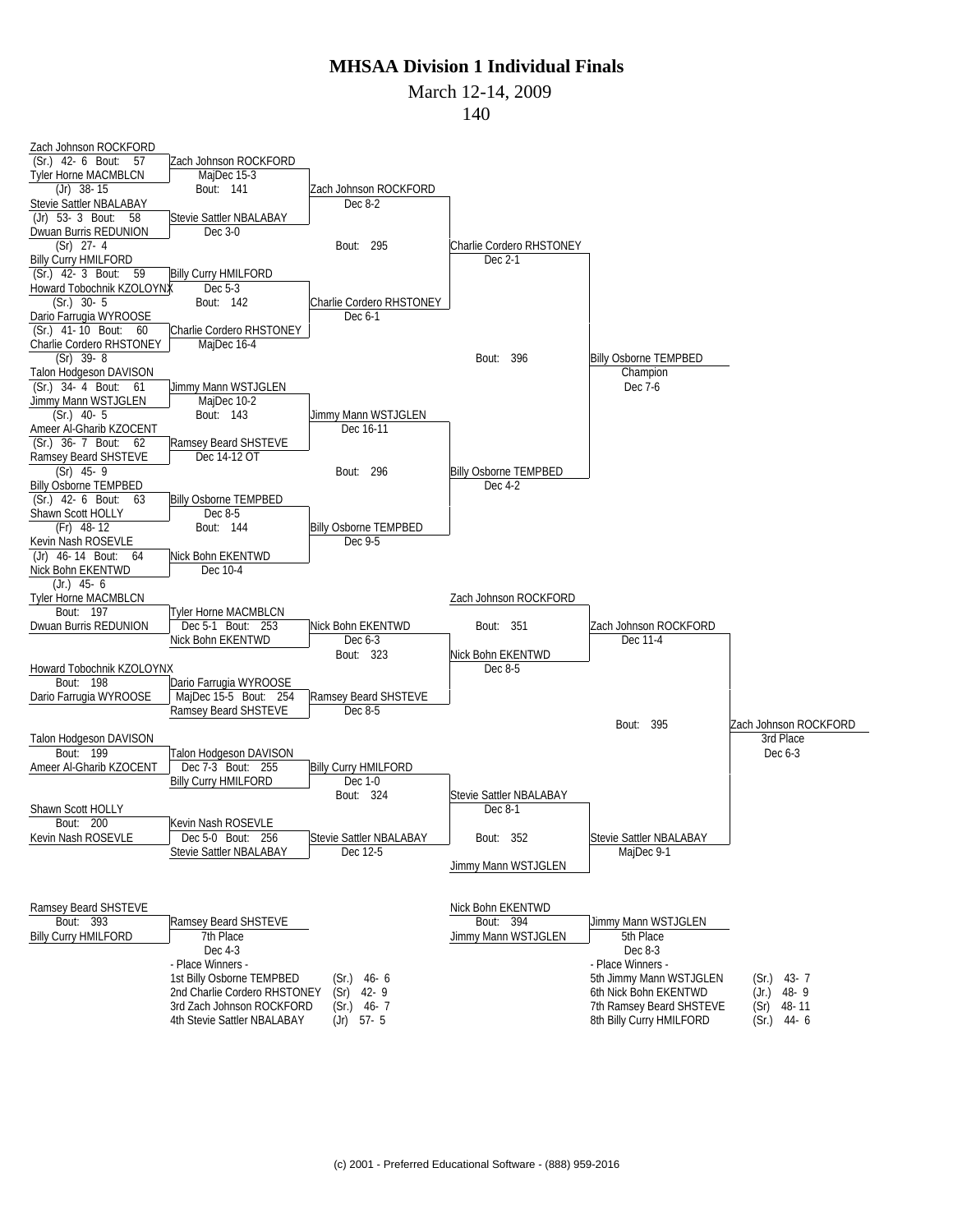March 12-14, 2009

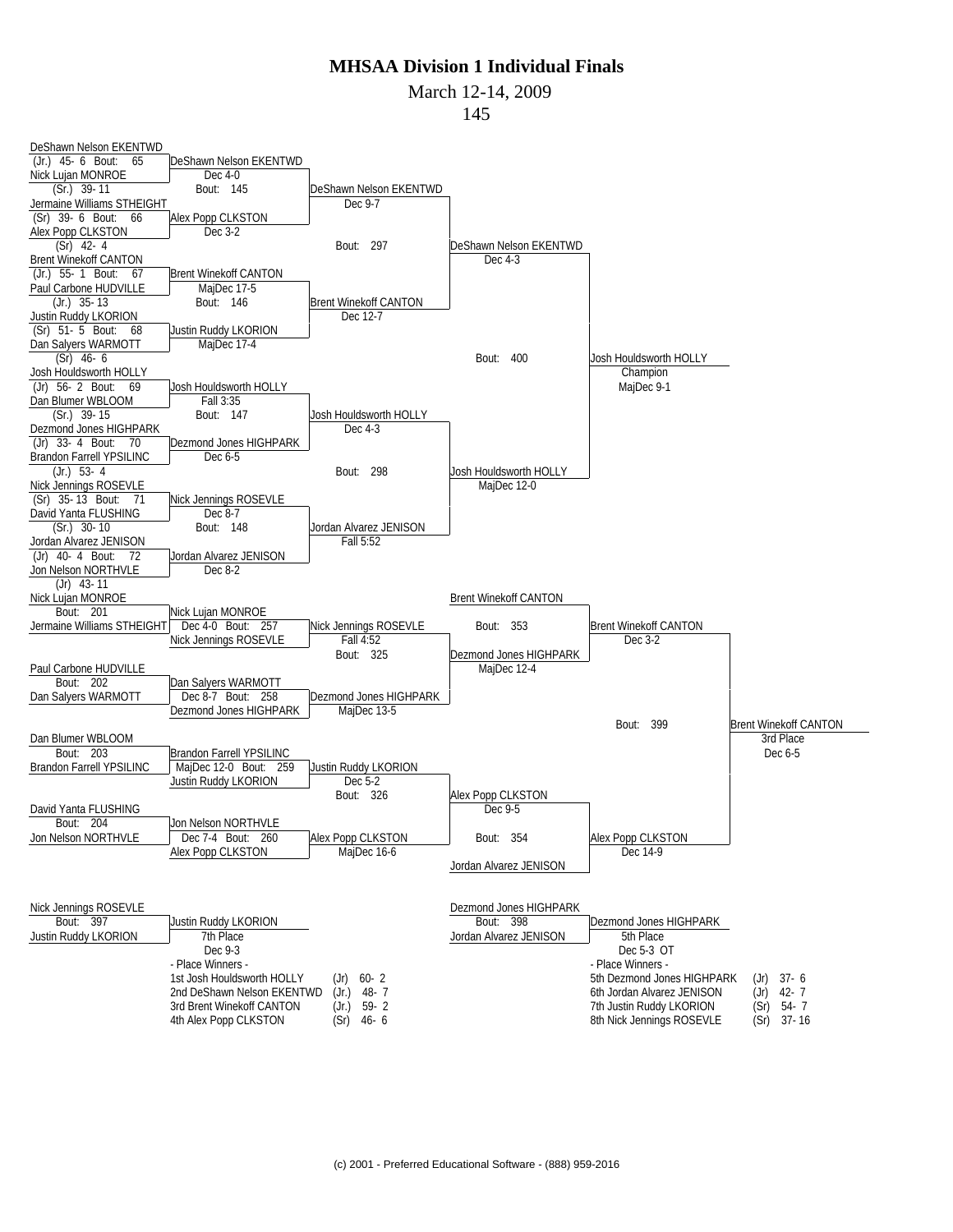March 12-14, 2009

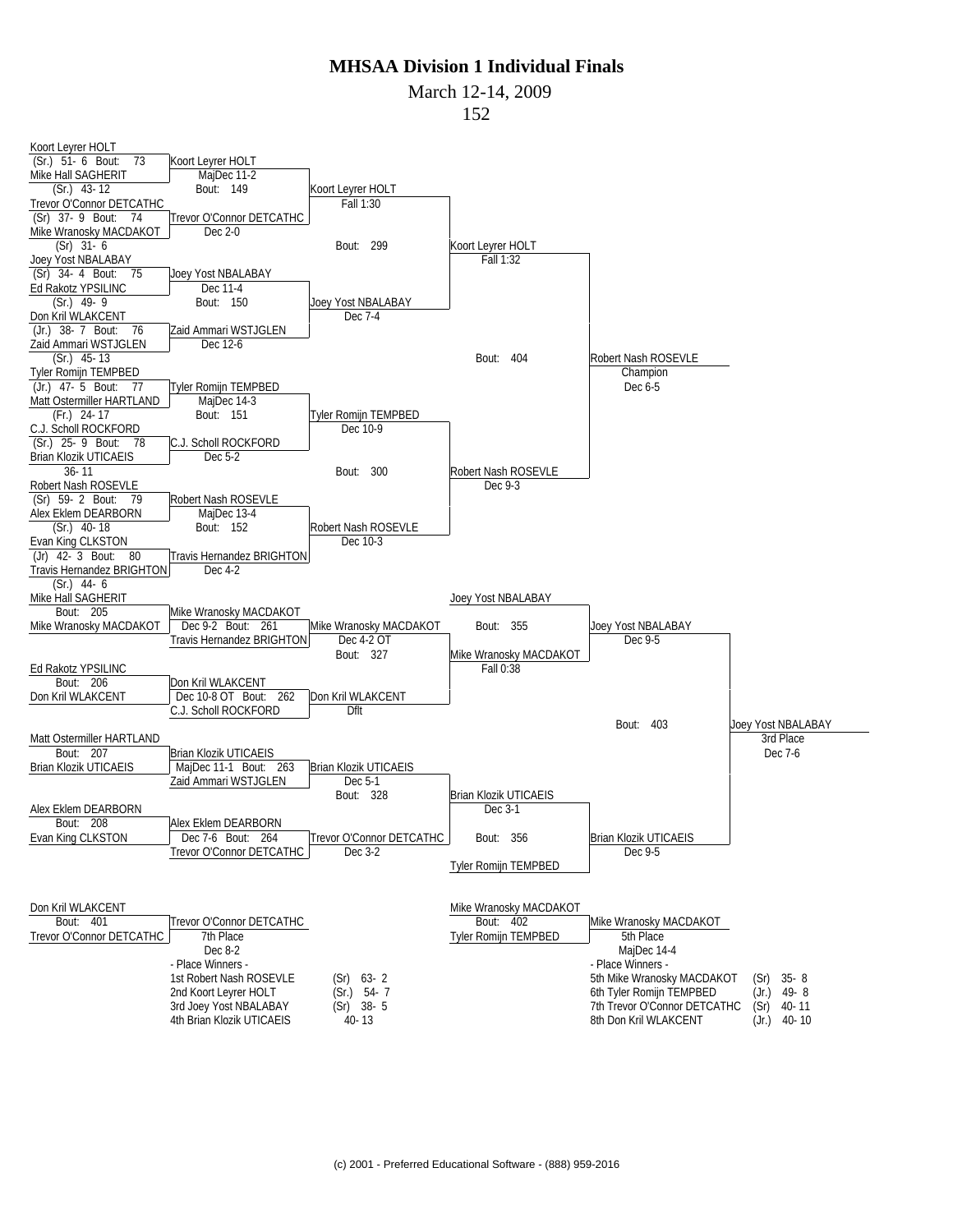March 12-14, 2009

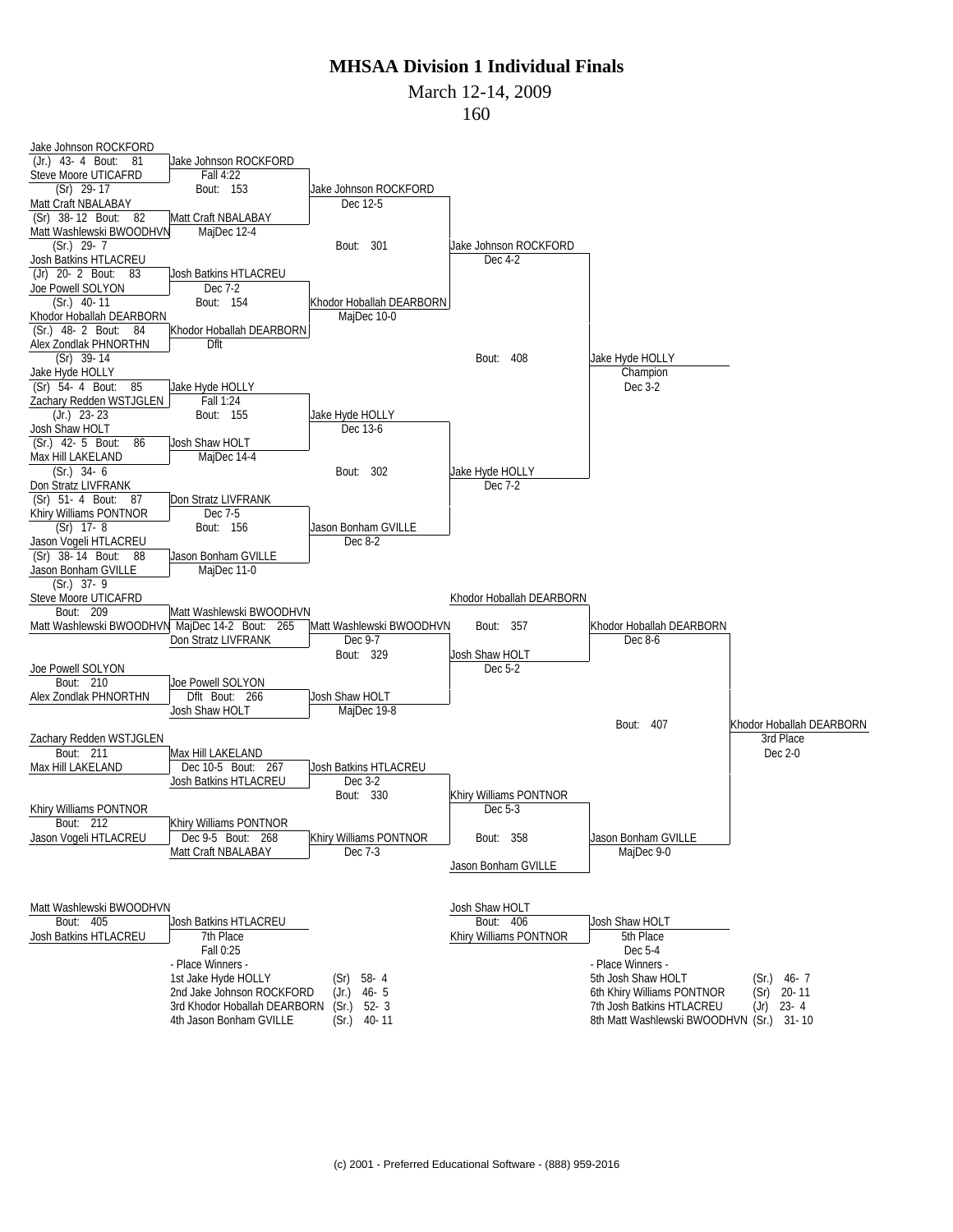#### March 12-14, 2009

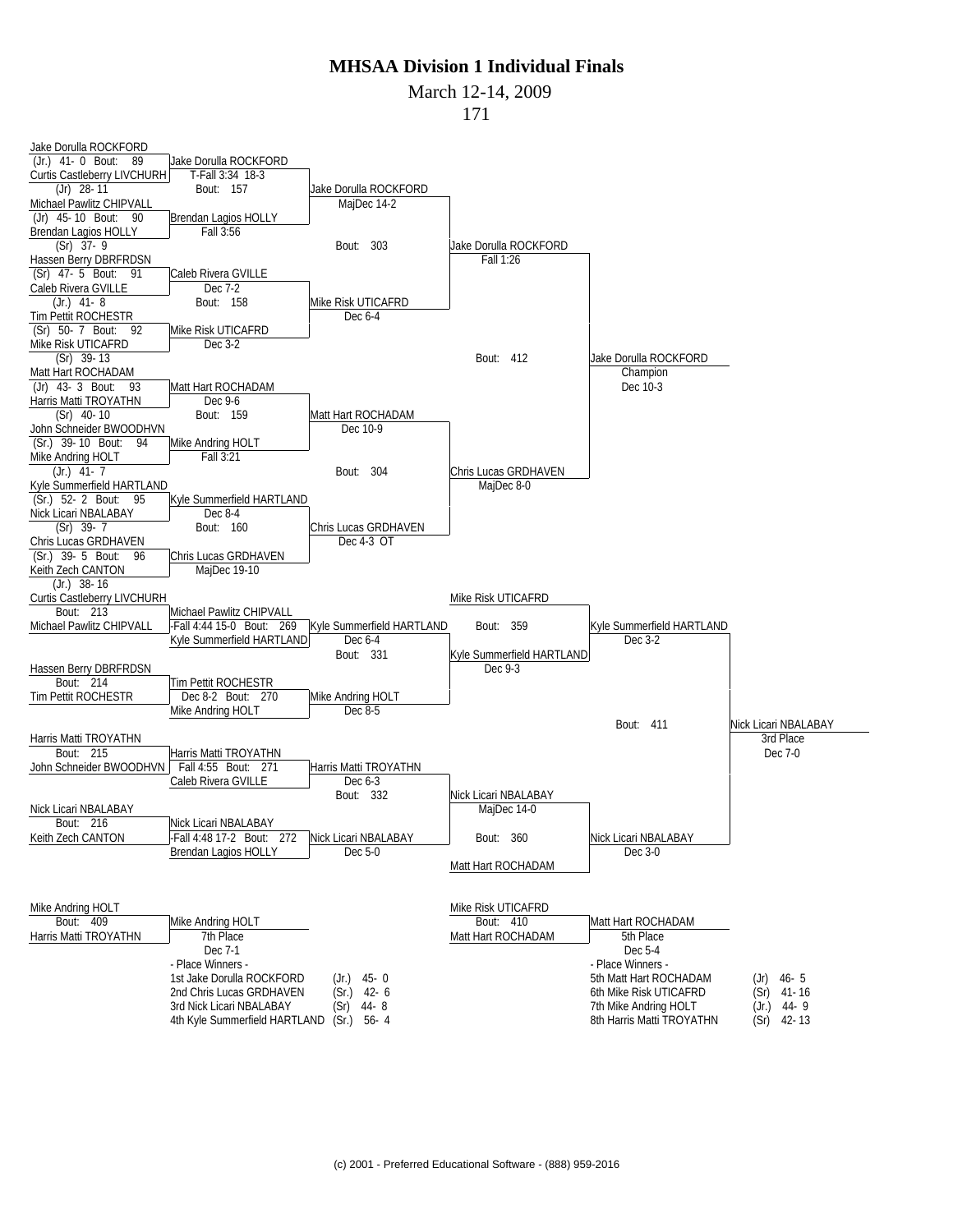March 12-14, 2009

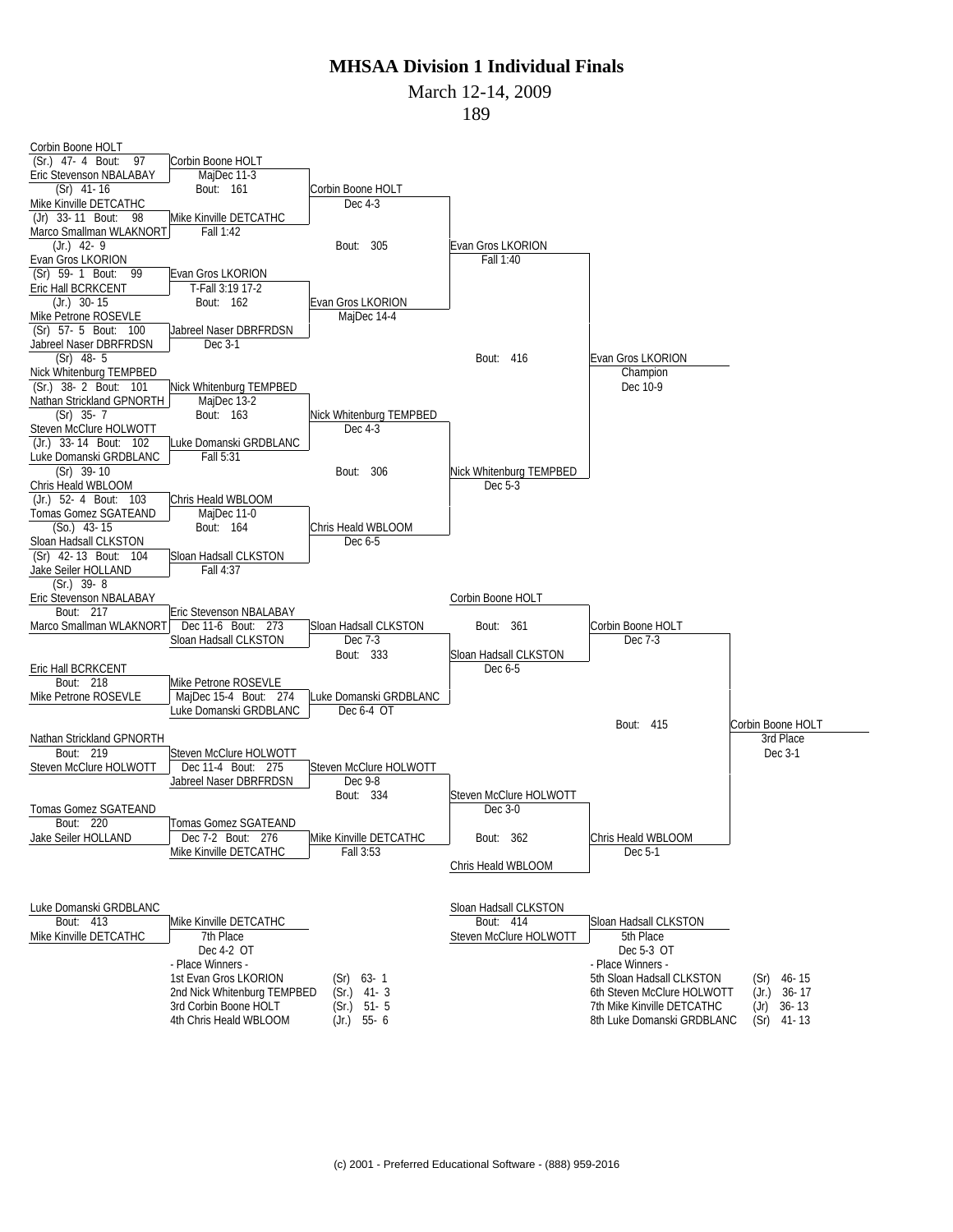March 12-14, 2009